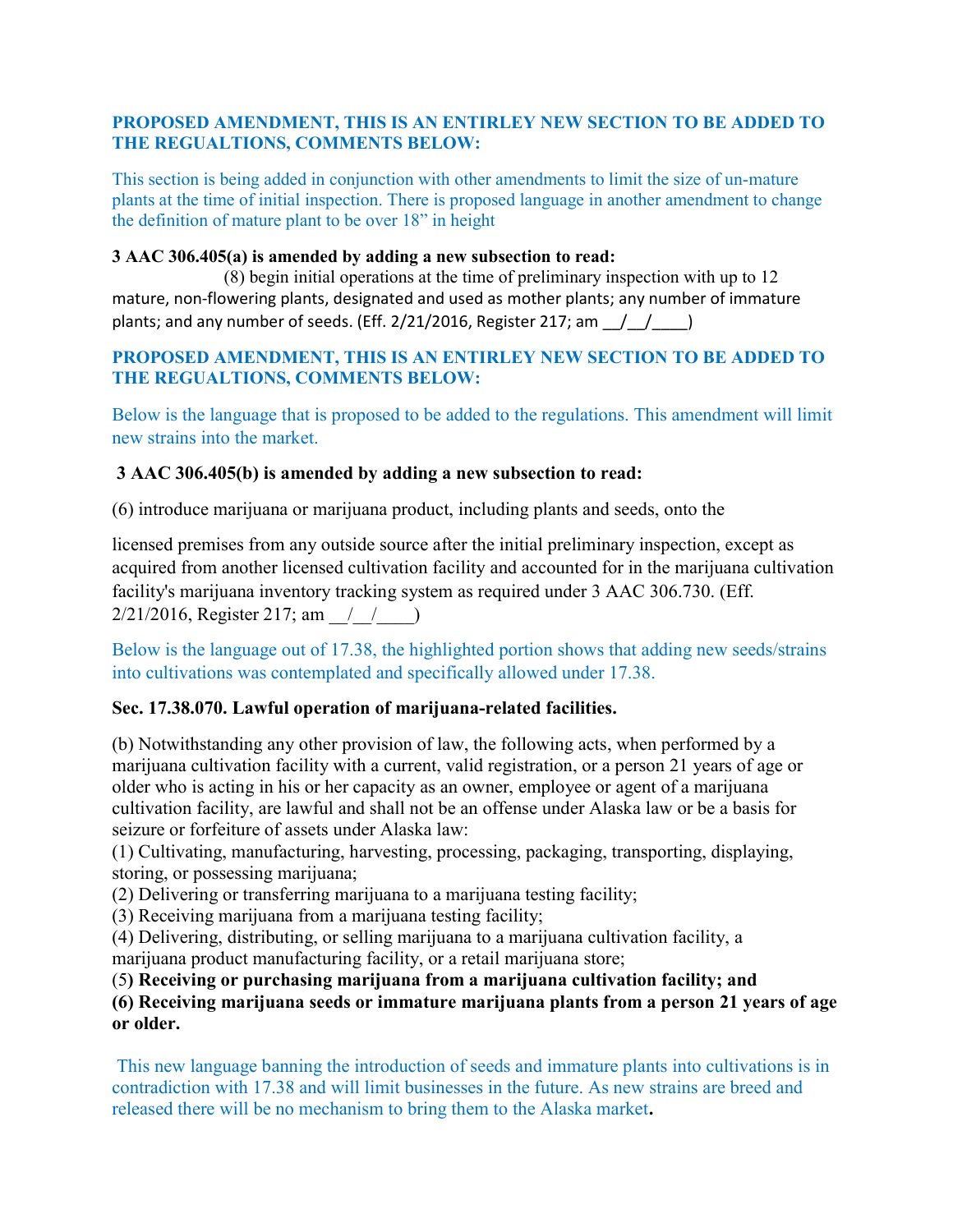## PROPOSED AMENDMENT, ADDED LANGUAGE IN BOLD, NO COMMENTS

#### 3 AAC 306.435 is amended to read:

(a) A marijuana cultivation facility shall use a marijuana inventory tracking system in compliance with 3 AAC 306.730 to ensure all marijuana propagated, grown or cultivated on the marijuana cultivation facility's premises is identified and tracked from the time the marijuana is

This section is being added to require cultivations to test all usable part on the marijuana plant. I believe the change is related to cultivations selling pre rolls to retailers and using the test results from the flo propagated through transfer to another licensed marijuana establishment or destruction. The

marijuana cultivation facility shall assign a tracking number to each plant over eight inches tall.

When harvested, bud and flowers, **kief**, clones or cuttings, or leaves and trim may be combined

in harvest batches of distinct strains, not exceeding five pounds. Each harvest batch must be

given an inventory tracking number. Clones or cuttings must be limited to 50 or fewer plants and

identified by a batch tracking number. (Eff.  $2/21/2016$ , Register 217; am  $\left($   $/$   $\right)$  wer.

## PROPOSED AMANDMENT, ADDED LANGUAGE IN BOLD, NO COMMENTS

#### 3 AAC 306.455 (b) (1) is amended to read:

(1) collect a random, homogenous sample for testing by segregating harvest marijuana into batches of individual strains of bud, flower, leaf, trim, and kief, then selecting a random sample from each batch in an amount required by the marijuana testing facility. (Eff. 2/21/2016, Register 217; am 1/1/2016

### PROPOSED AMENDMENT, THIS IS AN ENTIRLEY NEW SECTION TO BE ADDED TO THE REGUALTIONS, COMMENTS BELOW:

#### 3 AAC 306.470 (a) is amended to add a new subsection and renumber subsequent sections:

(a) a marijuana cultivation facility that repackages for sale leaf, trim, or any other usable part of the marijuana plant that is not flower or bud must have the product independently tested for THC potency in accordance with 3 AAC 306.345. (Eff.  $2/21/2016$ , Register 217; am  $\left($   $\left($ 

This language could be easily amended to add the following language to ensure that any product sold to a retail store for consumer purchase to be tested yet allow trim and other parts to be sent to a manufacturer in 5lb bulk packages without additional testing.